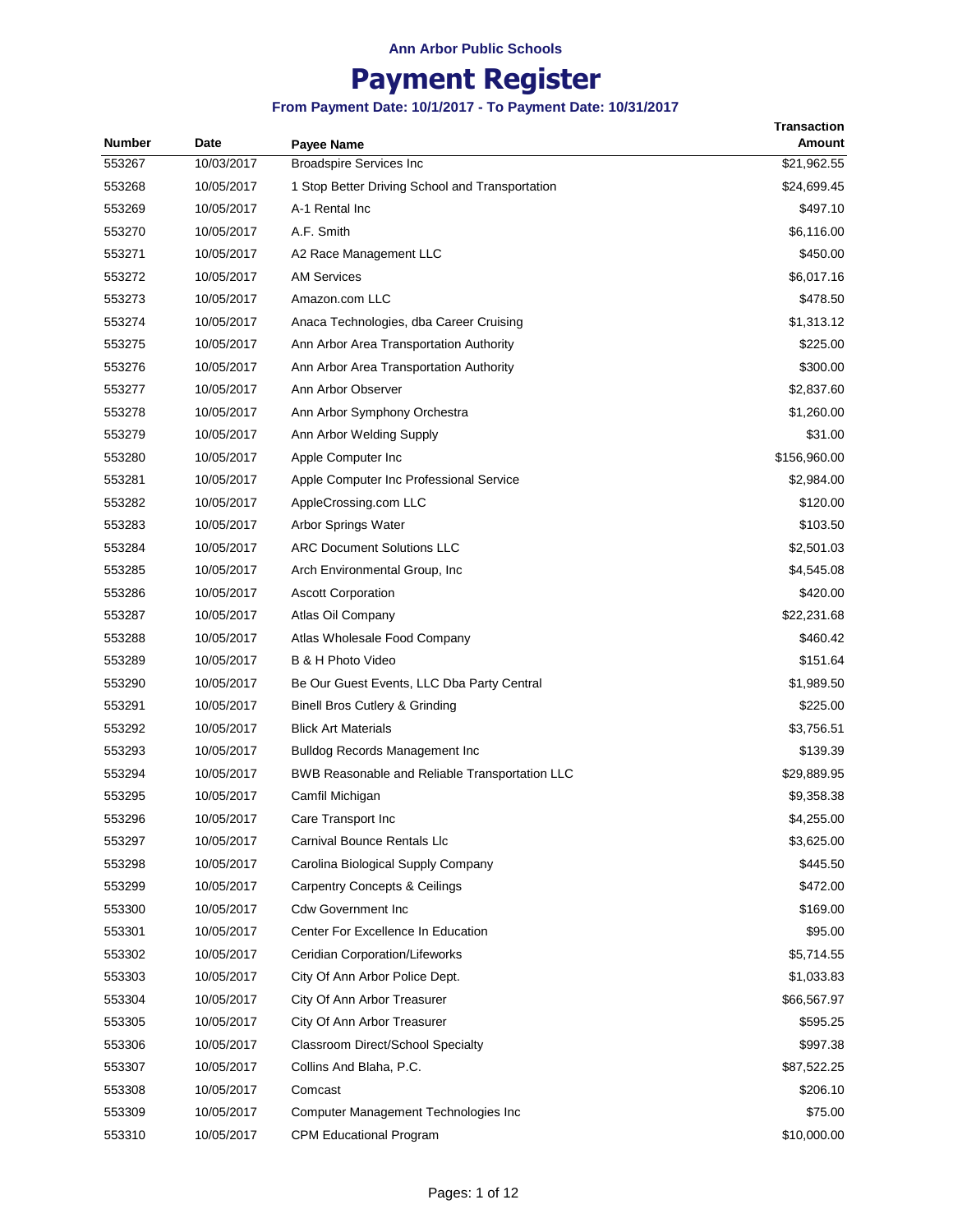### **Payment Register**

| 553311 | 10/05/2017 | <b>Custom Resources</b>                     | \$675.00     |
|--------|------------|---------------------------------------------|--------------|
| 553312 | 10/05/2017 | Davis Vision                                | \$2,234.25   |
| 553313 | 10/05/2017 | Deanna C. Jump, Inc.                        | \$657.98     |
| 553314 | 10/05/2017 | Demco Inc                                   | \$708.23     |
| 553315 | 10/05/2017 | Des Moines Stamp Mfg Perma Hand Stamp Div   | \$151.00     |
| 553316 | 10/05/2017 | Detroit Edison Or Dte Energy                | \$143,851.22 |
| 553317 | 10/05/2017 | Dihydro Services Inc                        | \$434.00     |
| 553318 | 10/05/2017 | Dollar Bill Copying                         | \$1,545.15   |
| 553319 | 10/05/2017 | Dramatists Play Service Inc                 | \$400.00     |
| 553320 | 10/05/2017 | Dte Energy                                  | \$2,296.72   |
| 553321 | 10/05/2017 | Earth's Birthday Project                    | \$444.40     |
| 553322 | 10/05/2017 | Eastbay, Inc.                               | \$770.19     |
| 553323 | 10/05/2017 | Educog Llc                                  | \$80.00      |
| 553324 | 10/05/2017 | Edvotek Inc The Biotechnology Ed            | \$393.80     |
| 553325 | 10/05/2017 | EMU                                         | \$1,020.00   |
| 553326 | 10/05/2017 | Environmental Testing & Consulting, Inc.    | \$260.00     |
| 553327 | 10/05/2017 | Ferguson Enterprises, Inc.                  | \$17,642.26  |
| 553328 | 10/05/2017 | Fiber Link Inc                              | \$21,116.75  |
| 553329 | 10/05/2017 | Flinn Scientific Co                         | \$64.80      |
| 553330 | 10/05/2017 | <b>Follett School Solutions, Inc.</b>       | \$1,990.09   |
| 553331 | 10/05/2017 | <b>Foresight Group</b>                      | \$4,351.19   |
| 553332 | 10/05/2017 | Fourth Wall Scenic                          | \$4,550.00   |
| 553333 | 10/05/2017 | <b>Franklin Covey</b>                       | \$3,079.69   |
| 553334 | 10/05/2017 | Fred Pryor Seminars and/or Career Track     | \$297.00     |
| 553335 | 10/05/2017 | Fred Pryor Seminars and/or Career Track     | \$79.00      |
| 553336 | 10/05/2017 | <b>Future Horizons Pcard</b>                | \$175.83     |
| 553337 | 10/05/2017 | Gale Group, The                             | \$3,200.00   |
| 553338 | 10/05/2017 | Glatfelter Underwriting Svc/public Pr       | \$135,866.00 |
| 553339 | 10/05/2017 | Gordon Food Service                         | \$3,985.95   |
| 553340 | 10/05/2017 | Goyette Mechanical Co                       | \$48,018.50  |
| 553341 | 10/05/2017 | Hayden-Mcneil Specialty Prod Pcard          | \$1,008.18   |
| 553342 | 10/05/2017 | Head Usa Inc Dba Head/Penn Racquet Sp       | \$150.00     |
| 553343 | 10/05/2017 | Heinemann Greenwood Publishing              | \$7,566.60   |
| 553344 | 10/05/2017 | Hewitt's Music, Inc.                        | \$2,973.33   |
| 553345 | 10/05/2017 | Identisys Inc                               | \$1,755.89   |
| 553346 | 10/05/2017 | <b>IDN-Hardware Sales Inc.</b>              | \$3,582.75   |
| 553347 | 10/05/2017 | Impressive Promotional Products LIc         | \$515.00     |
| 553348 | 10/05/2017 | Indiana Printing and Publishing Company Inc | \$5,520.00   |
| 553349 | 10/05/2017 | Insectech                                   | \$4,699.00   |
| 553350 | 10/05/2017 | Integrated Design Soutions, LLC             | \$34,825.00  |
| 553351 | 10/05/2017 | IXL Learning, Inc.                          | \$850.00     |
| 553352 | 10/05/2017 | J W Pepper & Sons, Inc.                     | \$490.93     |
| 553353 | 10/05/2017 | James Lee Michaels Dba Avery Systems An     | \$6,506.00   |
| 553354 | 10/05/2017 | James M Monkiewicz                          | \$93.00      |
| 553355 | 10/05/2017 | JHohman, LLC Lagarda Security               | \$331.50     |
| 553356 | 10/05/2017 | Junior Library Guild                        | \$2,171.11   |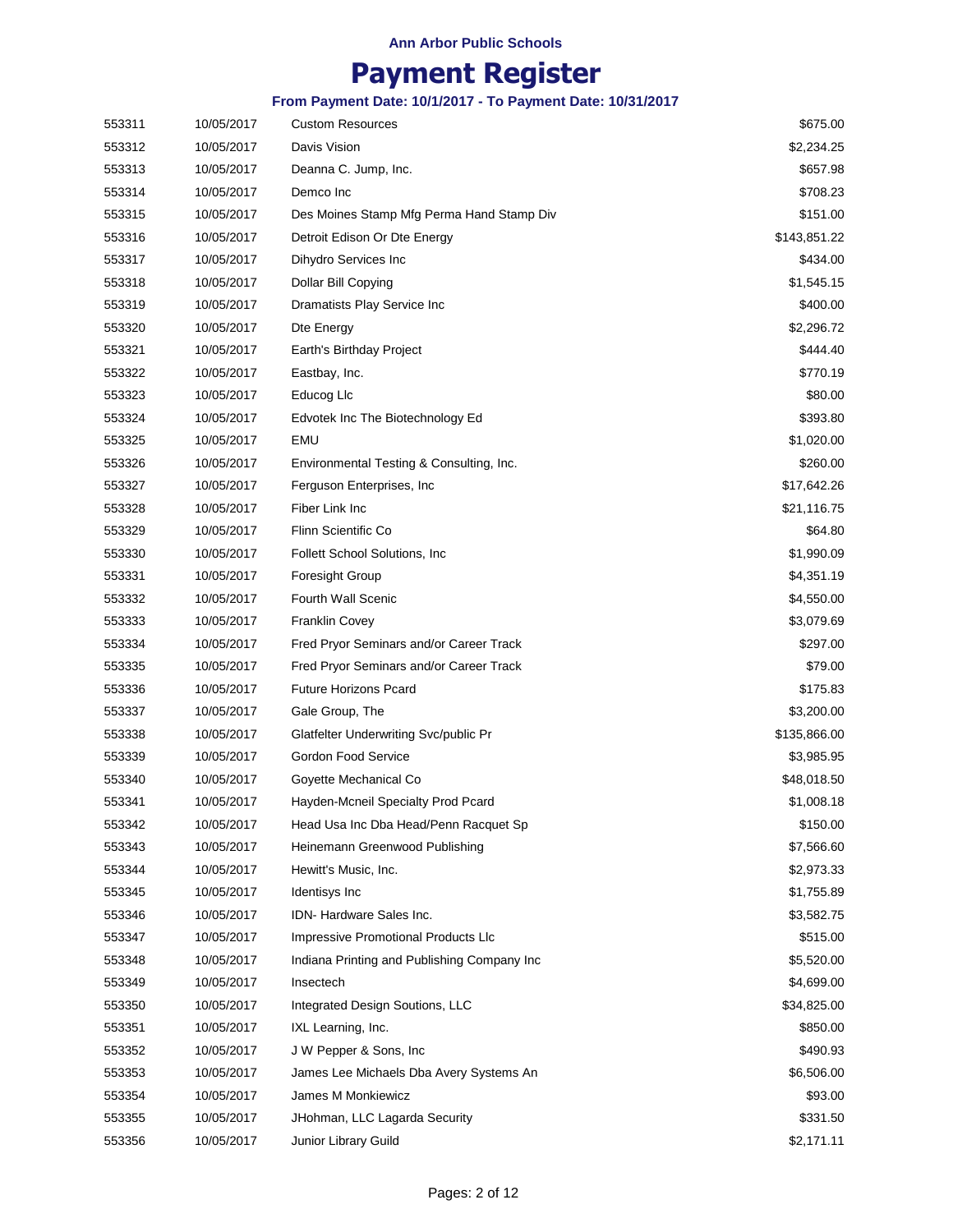## **Payment Register**

| 553357 | 10/05/2017 | King's Keyboard House, Inc.                              | \$212,480.00 |
|--------|------------|----------------------------------------------------------|--------------|
| 553358 | 10/05/2017 | Knowledge Matters Inc                                    | \$1,075.00   |
| 553359 | 10/05/2017 | Konica Minolta Business Solutions                        | \$205.00     |
| 553360 | 10/05/2017 | Kyte Metalwerks LLC                                      | \$7,875.00   |
| 553361 | 10/05/2017 | Learning Without Tears                                   | \$12,129.24  |
| 553362 | 10/05/2017 | Lis & Associates                                         | \$883.33     |
| 553363 | 10/05/2017 | Macprofessionals Inc.                                    | \$627.00     |
| 553364 | 10/05/2017 | Marenem Inc                                              | \$68.75      |
| 553365 | 10/05/2017 | Marshall Music Co                                        | \$392.00     |
| 553366 | 10/05/2017 | MAS/FPS                                                  | \$449.00     |
| 553367 | 10/05/2017 | Massp                                                    | \$400.00     |
| 553368 | 10/05/2017 | Mcgraw-Hill School Education                             | \$2,350.02   |
| 553369 | 10/05/2017 | Medco Supply Co (lockbox) Or Masune & Surgical S         | \$878.44     |
| 553370 | 10/05/2017 | Meridian Winds LLC                                       | \$2,812.40   |
| 553371 | 10/05/2017 | <b>Metro Waste Service</b>                               | \$4,036.30   |
| 553372 | 10/05/2017 | Michigan Interscholastic Forensic Association            | \$230.00     |
| 553373 | 10/05/2017 | Michigan Overhead Door and Loading Dock                  | \$612.50     |
| 553374 | 10/05/2017 | Michigan Power Rodding Inc                               | \$965.00     |
| 553375 | 10/05/2017 | Miller Canfield Paddock Stone Plc                        | \$23,835.09  |
| 553376 | 10/05/2017 | MobyMax, LLC                                             | \$1,295.00   |
| 553377 | 10/05/2017 | <b>Musical Resources</b>                                 | \$546.63     |
| 553378 | 10/05/2017 | Nasco                                                    | \$654.10     |
| 553379 | 10/05/2017 | <b>National Business Furniture</b>                       | \$149.72     |
| 553380 | 10/05/2017 | <b>Nbs Contract Group</b>                                | \$17,865.40  |
| 553381 | 10/05/2017 | NCS Pearson, Inc.                                        | \$3,150.00   |
| 553382 | 10/05/2017 | Neff Company                                             | \$1,343.03   |
| 553383 | 10/05/2017 | NTG Enterprises, Inc.                                    | \$11,398.00  |
| 553384 | 10/05/2017 | NUCO <sub>2</sub> Inc                                    | \$1,062.75   |
| 553385 | 10/05/2017 | Nustarr, LLC, Apple Textbooks                            | \$1,186.90   |
| 553386 | 10/05/2017 | Office Depot                                             | \$15,560.74  |
| 553387 | 10/05/2017 | <b>OHM Advisors</b>                                      | \$55,826.25  |
| 553388 | 10/05/2017 | Pioneer Athletic Booster Club                            | \$330.00     |
| 553389 | 10/05/2017 | <b>Pioneer Manufacturing Company</b>                     | \$2,969.85   |
| 553390 | 10/05/2017 | <b>Pitney Bowes</b>                                      | \$186.00     |
| 553391 | 10/05/2017 | Pitney Bowes-Purchase Power                              | \$391.84     |
| 553392 | 10/05/2017 | <b>Premier Environmental &amp; Construction Services</b> | \$1,420.00   |
| 553393 | 10/05/2017 | Project Lead The Way, Inc.                               | \$7,077.72   |
| 553394 | 10/05/2017 | Quench USA Inc.                                          | \$79.90      |
| 553395 | 10/05/2017 | <b>Quill Corporation</b>                                 | \$10,140.10  |
| 553396 | 10/05/2017 | Rehmann                                                  | \$11,700.00  |
| 553397 | 10/05/2017 | Rent A John                                              | \$210.00     |
| 553398 | 10/05/2017 | Rethink Autism, Inc                                      | \$3,700.00   |
| 553399 | 10/05/2017 | <b>Risk Security</b>                                     | \$6,967.22   |
| 553400 | 10/05/2017 | Ri Landau Partners                                       | \$39,741.42  |
| 553401 | 10/05/2017 | Robert Darvas Associates, P.C.                           | \$250.00     |
| 553402 | 10/05/2017 | <b>Rovin Ceramics</b>                                    | \$78.00      |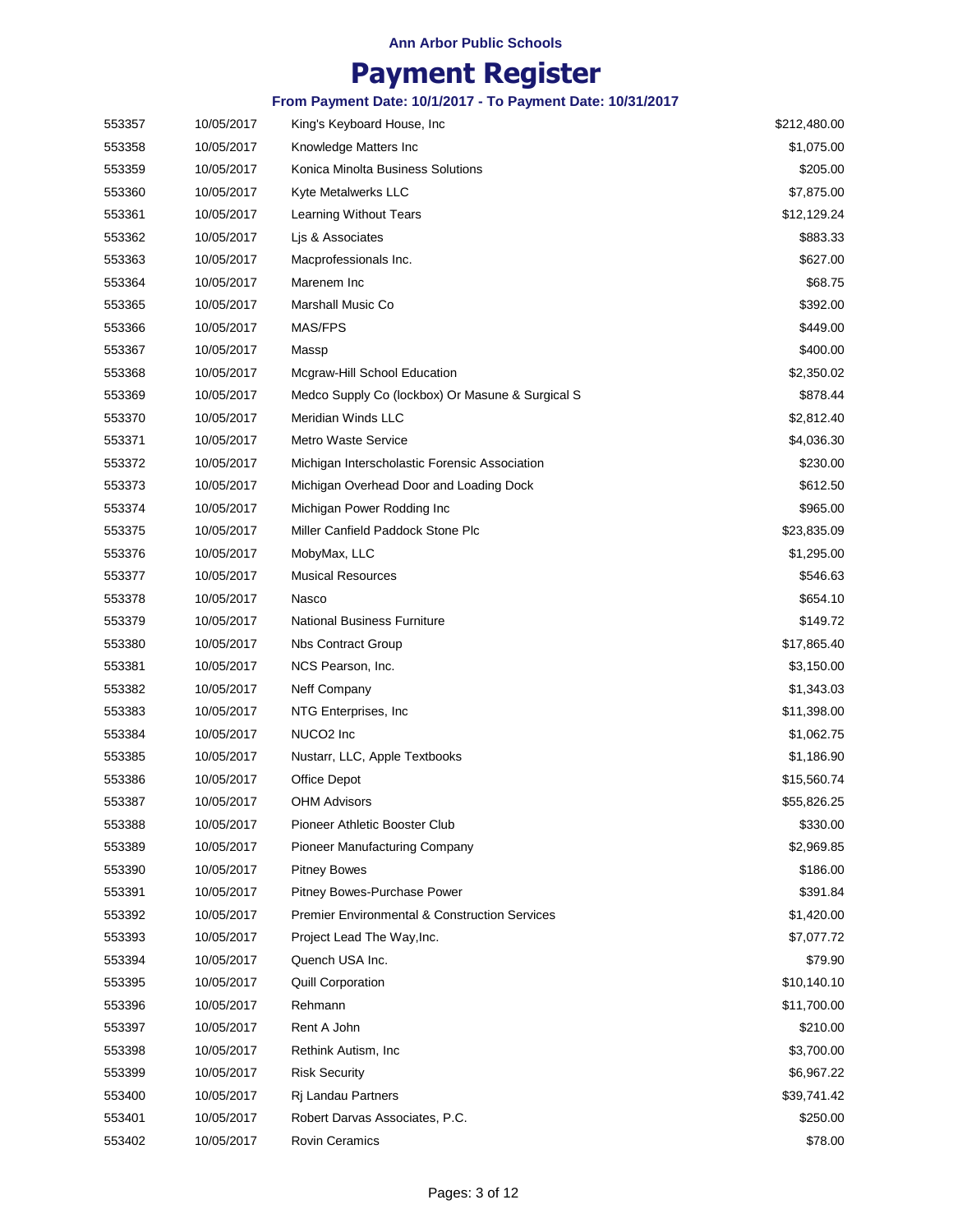### **Payment Register**

| 553403 | 10/05/2017 | <b>Rydin Decal</b>                                  | \$226.42       |
|--------|------------|-----------------------------------------------------|----------------|
| 553404 | 10/05/2017 | Safety Systems, Inc.                                | \$912.00       |
| 553405 | 10/05/2017 | Saline Area Schools                                 | \$1,170.00     |
| 553406 | 10/05/2017 | Sax Arts And Crafts                                 | \$15.40        |
| 553407 | 10/05/2017 | Scholastic Inc                                      | \$85.67        |
| 553408 | 10/05/2017 | Scholastic Inc                                      | \$148.34       |
| 553409 | 10/05/2017 | School Health Corporation                           | \$1,867.95     |
| 553410 | 10/05/2017 | School Nurse Supply, Inc.                           | \$138.89       |
| 553411 | 10/05/2017 | School Specialty Inc*                               | \$74,621.96    |
| 553412 | 10/05/2017 | Scio Township                                       | \$27,155.00    |
| 553413 | 10/05/2017 | Screenline, Llc                                     | \$2,255.00     |
| 553414 | 10/05/2017 | Secrest, Wardle, Lynch, Hampton, Truex & Morley, Pc | \$558.06       |
| 553415 | 10/05/2017 | Sentinel Technologies Inc                           | \$12,124.00    |
| 553416 | 10/05/2017 | <b>Shar Products Co</b>                             | \$8,435.96     |
| 553417 | 10/05/2017 | <b>Sinclair Recreation LLC</b>                      | \$236,225.87   |
| 553418 | 10/05/2017 | Soliant Health                                      | \$1,023.75     |
| 553419 | 10/05/2017 | SP Designs & Manufacturing Inc                      | \$18.40        |
| 553420 | 10/05/2017 | Staples Advantage                                   | \$162.90       |
| 553421 | 10/05/2017 | State Of Michigan Dept Of Licensing & Regulatory    | \$10,089.87    |
| 553422 | 10/05/2017 | Steve's Custom Signs, Inc.                          | \$2,524.40     |
| 553423 | 10/05/2017 | Stumps                                              | \$250.77       |
| 553424 | 10/05/2017 | Sunrise Screen Printing Inc. Csinc/pcard            | \$247.70       |
| 553425 | 10/05/2017 | Superior Groundcover Inc Groundcover Solution       | \$4,545.00     |
| 553426 | 10/05/2017 | <b>Superior Text</b>                                | \$2,308.75     |
| 553427 | 10/05/2017 | <b>Talx Corporation Talx Ucexpress</b>              | \$108.60       |
| 553428 | 10/05/2017 | Tango Experience - Ann Arbor, LLC                   | \$1,277.88     |
| 553429 | 10/05/2017 | Tank Testing Services Inc                           | \$954.50       |
| 553430 | 10/05/2017 | <b>Teachers' Curriculum Institute</b>               | \$684.00       |
| 553431 | 10/05/2017 | The Adventure Park at West Bloomfield, LLC          | \$1,100.00     |
| 553432 | 10/05/2017 | The College Board                                   | \$2,028.37     |
| 553433 | 10/05/2017 | The DataCom Group, Inc.                             | \$1,920.00     |
| 553434 | 10/05/2017 | The Enrico Group                                    | \$17,704.50    |
| 553435 | 10/05/2017 | The Heaney Group                                    | \$2,166.90     |
| 553436 | 10/05/2017 | Toledo P E Supply Co                                | \$418.44       |
| 553437 | 10/05/2017 | Toshiba Business Solutions Michigan                 | \$17,337.61    |
| 553438 | 10/05/2017 | Turfix                                              | \$15,000.00    |
| 553439 | 10/05/2017 | <b>Underground Printing</b>                         | \$5,924.34     |
| 553440 | 10/05/2017 | Unit Packaging                                      | \$697.04       |
| 553441 | 10/05/2017 | University Musical Society Youth Education Prog     | \$903.00       |
| 553442 | 10/05/2017 | University Of Michigan University Productio         | \$507.00       |
| 553443 | 10/05/2017 | Video And Internet Stuff, Llc                       | \$2,658.75     |
| 553444 | 10/05/2017 | VS America Inc                                      | \$2,593,068.02 |
| 553445 | 10/05/2017 | <b>Washtenaw Communications</b>                     | \$2,095.40     |
| 553446 | 10/05/2017 | Washtenaw County Treasurer Office                   | \$34,066.25    |
| 553447 | 10/05/2017 | Washtenaw Intermediate School District              | \$140.00       |
| 553448 | 10/05/2017 | Washtenaw News Company                              | \$1,522.85     |
|        |            |                                                     |                |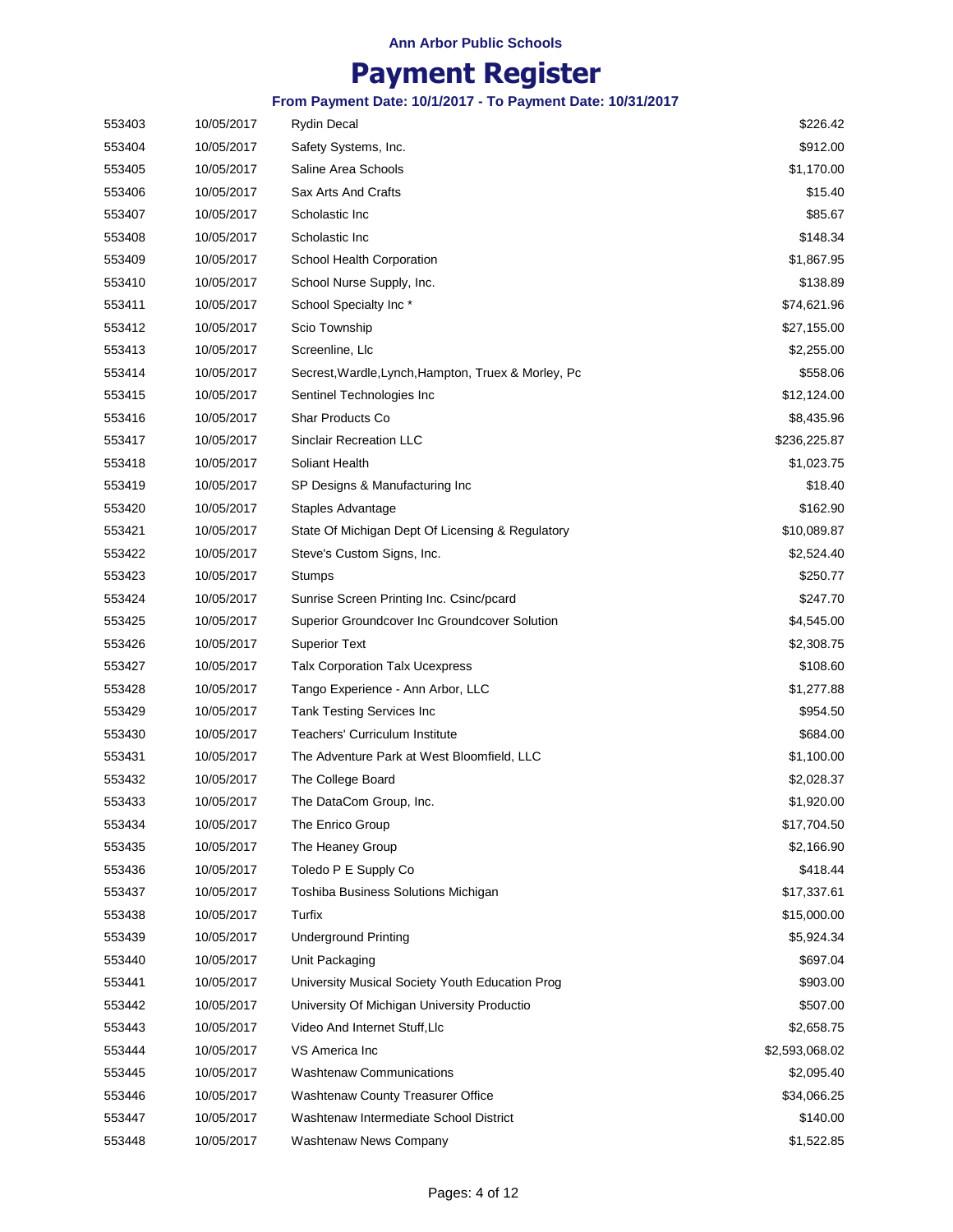### **Payment Register**

| 553449 | 10/05/2017 | Waste Management                          | \$655.30     |
|--------|------------|-------------------------------------------|--------------|
| 553450 | 10/05/2017 | Wayfair, Inc                              | \$1,515.70   |
| 553451 | 10/05/2017 | <b>Wolverine Sports Supply</b>            | \$1,827.92   |
| 553452 | 10/05/2017 | <b>Wolverine Sports Supply</b>            | \$277.24     |
| 553453 | 10/05/2017 | <b>Wright Studio</b>                      | \$804.42     |
| 553454 | 10/05/2017 | WT Cox Information Services               | \$1,232.25   |
| 553455 | 10/05/2017 | Zurich Deductible Recovery Grp            | \$4,454.04   |
| 553456 | 10/05/2017 | Zurich Deductible Recovery Grp            | \$32.58      |
| 553457 | 10/05/2017 | Burghardt, Nancy                          | \$170.00     |
| 553458 | 10/05/2017 | Eckstein, Peter                           | \$145.00     |
| 553459 | 10/05/2017 | Hayes, Dennis                             | \$240.00     |
| 553460 | 10/05/2017 | Meeks, Joshua                             | \$125.00     |
| 553461 | 10/05/2017 | Passang, Lhamo                            | \$289.00     |
| 553462 | 10/05/2017 | Rennich, Jean                             | \$624.51     |
| 553463 | 10/05/2017 | Smothers, Cinzia                          | \$42.50      |
| 553464 | 10/05/2017 | Sprau, Claire                             | \$70.00      |
| 553465 | 10/05/2017 | Watkins, Bryce                            | \$250.00     |
| 553466 | 10/12/2017 | Amaal Ali                                 | \$179.19     |
| 553467 | 10/12/2017 | Asset Acceptance LLC                      | \$226.61     |
| 553468 | 10/12/2017 | <b>Concord Management LTD</b>             | \$91.29      |
| 553469 | 10/12/2017 | <b>Educational Visions Alliance Inc</b>   | \$8,100.00   |
| 553470 | 10/12/2017 | Gatestone & Co. International Inc.        | \$199.60     |
| 553471 | 10/12/2017 | Getaway Tours Inc                         | \$707.00     |
| 553472 | 10/12/2017 | Innovative Modular Solutions Inc.         | \$850,164.70 |
| 553473 | 10/12/2017 | Michigan Guaranty Agency                  | \$269.42     |
| 553474 | 10/12/2017 | NYS Child Support Processing Center (SDU) | \$67.53      |
| 553475 | 10/12/2017 | Pioneer Credit Recovery                   | \$297.50     |
| 553476 | 10/12/2017 | Plante & Moran, PLLC                      | \$28,700.00  |
| 553477 | 10/12/2017 | Portfolio Recovery Associates, LLC        | \$89.67      |
| 553478 | 10/12/2017 | Resolute Educational Solutions            | \$9,395.10   |
| 553479 | 10/12/2017 | Schoolpictures.com                        | \$14,332.09  |
| 553480 | 10/12/2017 | SJS Educational Solutions                 | \$12,375.00  |
| 553481 | 10/12/2017 | State of Michigan (MiDeal)                | \$180.00     |
| 553482 | 10/12/2017 | U S Dept Of Education                     | \$175.40     |
| 553483 | 10/12/2017 | University Of Michigan Credit Union       | \$50.00      |
| 553484 | 10/12/2017 | Chapter 13 Trustee                        | \$625.17     |
| 553485 | 10/12/2017 | <b>AAPS Educational Foundation</b>        | \$147.50     |
| 553486 | 10/12/2017 | Gary E Myers Atty                         | \$309.93     |
| 553487 | 10/12/2017 | Kapnick Insurance Group                   | \$7,733.67   |
| 553488 | 10/12/2017 | Kapnick Insurance Group                   | \$6,589.74   |
| 553489 | 10/12/2017 | Michigan Guaranty Agency                  | \$104.20     |
| 553490 | 10/12/2017 | Michigan Guaranty Agency                  | \$129.43     |
| 553491 | 10/12/2017 | Michigan Guaranty Agency                  | \$197.75     |
| 553492 | 10/12/2017 | Michigan State Disbursement Unit          | \$4,102.36   |
| 553493 | 10/12/2017 | Office Of The Chapter 13 Trustee          | \$78.97      |
| 553494 | 10/12/2017 | Texas Child Support Disburse. Unit        | \$302.31     |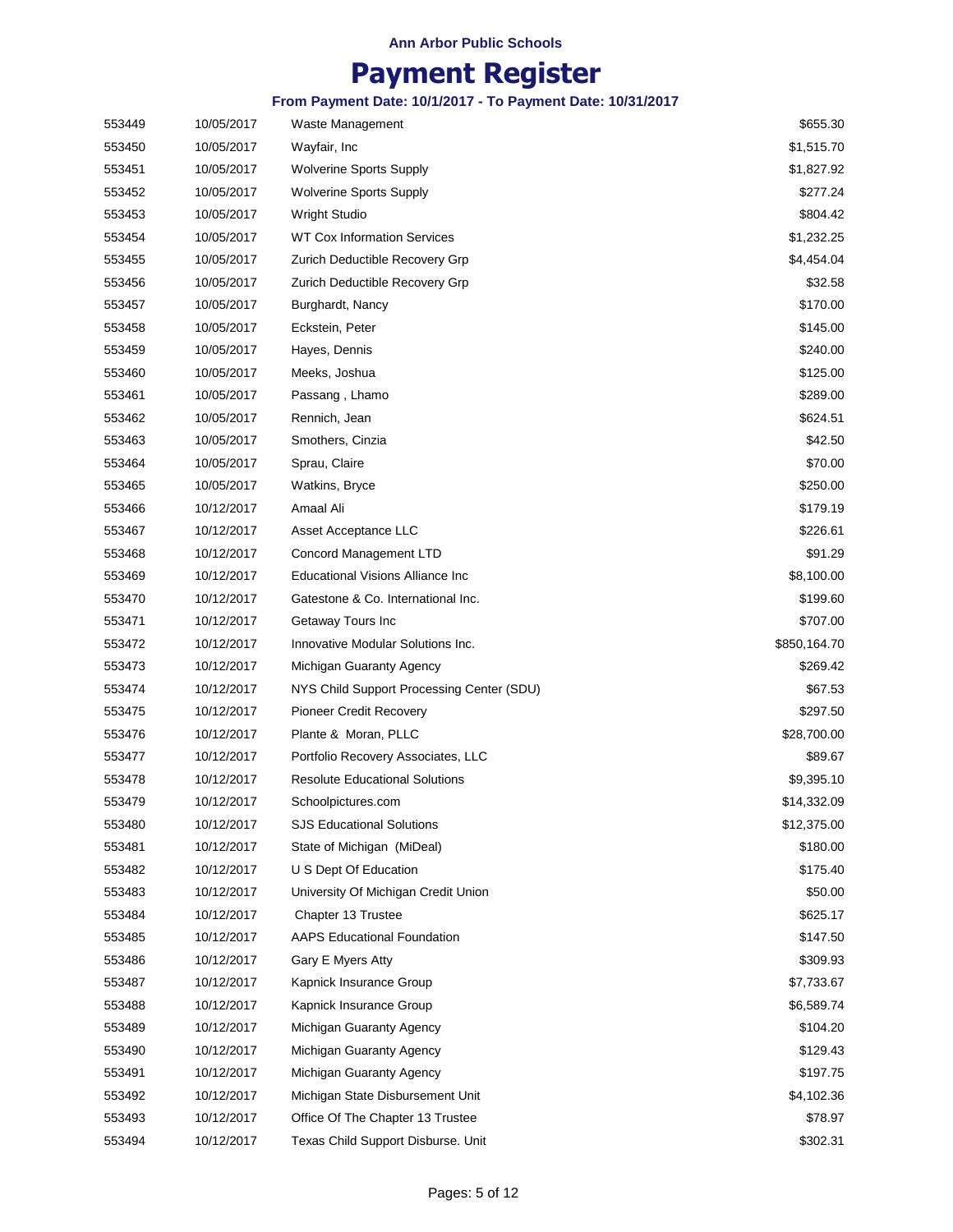### **Payment Register**

| 553495 | 10/12/2017 | U S Department Of Education                     | \$81.08      |
|--------|------------|-------------------------------------------------|--------------|
| 553496 | 10/12/2017 | U S Dept Of Education                           | \$178.49     |
| 553497 | 10/12/2017 | U S Department Of Education                     | \$134.50     |
| 553498 | 10/12/2017 | U. S. Department Of Education                   | \$8.38       |
| 553499 | 10/12/2017 | U.S. Department Of Education                    | \$82.43      |
| 553500 | 10/12/2017 | Washington State Support Registry               | \$230.76     |
| 553501 | 10/12/2017 | Washtenaw United Way                            | \$30.00      |
| 553503 | 10/20/2017 | 1 Stop Better Driving School and Transportation | \$8,982.25   |
| 553504 | 10/20/2017 | 4imprint                                        | \$2,898.56   |
| 553505 | 10/20/2017 | A and N Electric, Inc.                          | \$5,145.00   |
| 553506 | 10/20/2017 | A-1 Rental Inc                                  | \$1,193.55   |
| 553507 | 10/20/2017 | A.F. Smith                                      | \$2,472.00   |
| 553508 | 10/20/2017 | Adams Book Co                                   | \$78.00      |
| 553509 | 10/20/2017 | <b>Advanced Water Treatment</b>                 | \$972.00     |
| 553510 | 10/20/2017 | Aleks Corporation System Corp Aleks K12         | \$3,500.00   |
| 553511 | 10/20/2017 | All About Learning Press, Inc.                  | \$171.70     |
| 553512 | 10/20/2017 | <b>AM Services</b>                              | \$90,407.30  |
| 553513 | 10/20/2017 | Amazon.com LLC                                  | \$393.89     |
| 553514 | 10/20/2017 | Ann Arbor Area Transportation Authority         | \$8,355.15   |
| 553515 | 10/20/2017 | Ann Arbor Fire Protection                       | \$2,750.00   |
| 553516 | 10/20/2017 | Apple Computer Inc Professional Service         | \$2,066.95   |
| 553517 | 10/20/2017 | AppleCrossing.com LLC                           | \$1,189.00   |
| 553518 | 10/20/2017 | Arbor Springs Water                             | \$675.00     |
| 553519 | 10/20/2017 | <b>ARC Document Solutions LLC</b>               | \$1,121.88   |
| 553520 | 10/20/2017 | Ascd - Assoc For Supervision                    | \$3,682.65   |
| 553521 | 10/20/2017 | <b>Ascott Corporation</b>                       | \$1,034.00   |
| 553522 | 10/20/2017 | AT&T                                            | \$69.61      |
| 553523 | 10/20/2017 | Atlas Oil Company                               | \$22,859.28  |
| 553524 | 10/20/2017 | <b>Aventric Technologies</b>                    | \$123.00     |
| 553525 | 10/20/2017 | Beacon Athletics, LLC                           | \$1,190.00   |
| 553526 | 10/20/2017 | Best Asphalt Inc                                | \$194,207.69 |
| 553527 | 10/20/2017 | <b>Blick Art Materials LLC</b>                  | \$2,980.05   |
| 553528 | 10/20/2017 | Blue Car; Blue Cab DBA                          | \$12,462.00  |
| 553529 | 10/20/2017 | Blue Pelican Book Co.                           | \$109.40     |
| 553530 | 10/20/2017 | Book Factory, LLC                               | \$581.14     |
| 553531 | 10/20/2017 | Boosey & Hawkes, Inc.                           | \$661.89     |
| 553532 | 10/20/2017 | Brann, Craig, Thomas                            | \$484.72     |
| 553533 | 10/20/2017 | Brewer's Inc.                                   | \$638.00     |
| 553534 | 10/20/2017 | <b>BSN Corporation Sport Supply Group I</b>     | \$1,984.23   |
| 553535 | 10/20/2017 | <b>Bulldog Records Management Inc.</b>          | \$139.39     |
| 553536 | 10/20/2017 | Camfil Michigan                                 | \$464.17     |
| 553537 | 10/20/2017 | Capstone                                        | \$270.00     |
| 553538 | 10/20/2017 | <b>Carpentry Concepts &amp; Ceilings</b>        | \$1,558.20   |
| 553539 | 10/20/2017 | Cellco Partnership Dba Verizon Wireless         | \$10,771.98  |
| 553540 | 10/20/2017 | Central Michigan Paper (cmp)                    | \$1,895.20   |
| 553541 | 10/20/2017 | Chartwells, Compass Group USA                   | \$598,552.88 |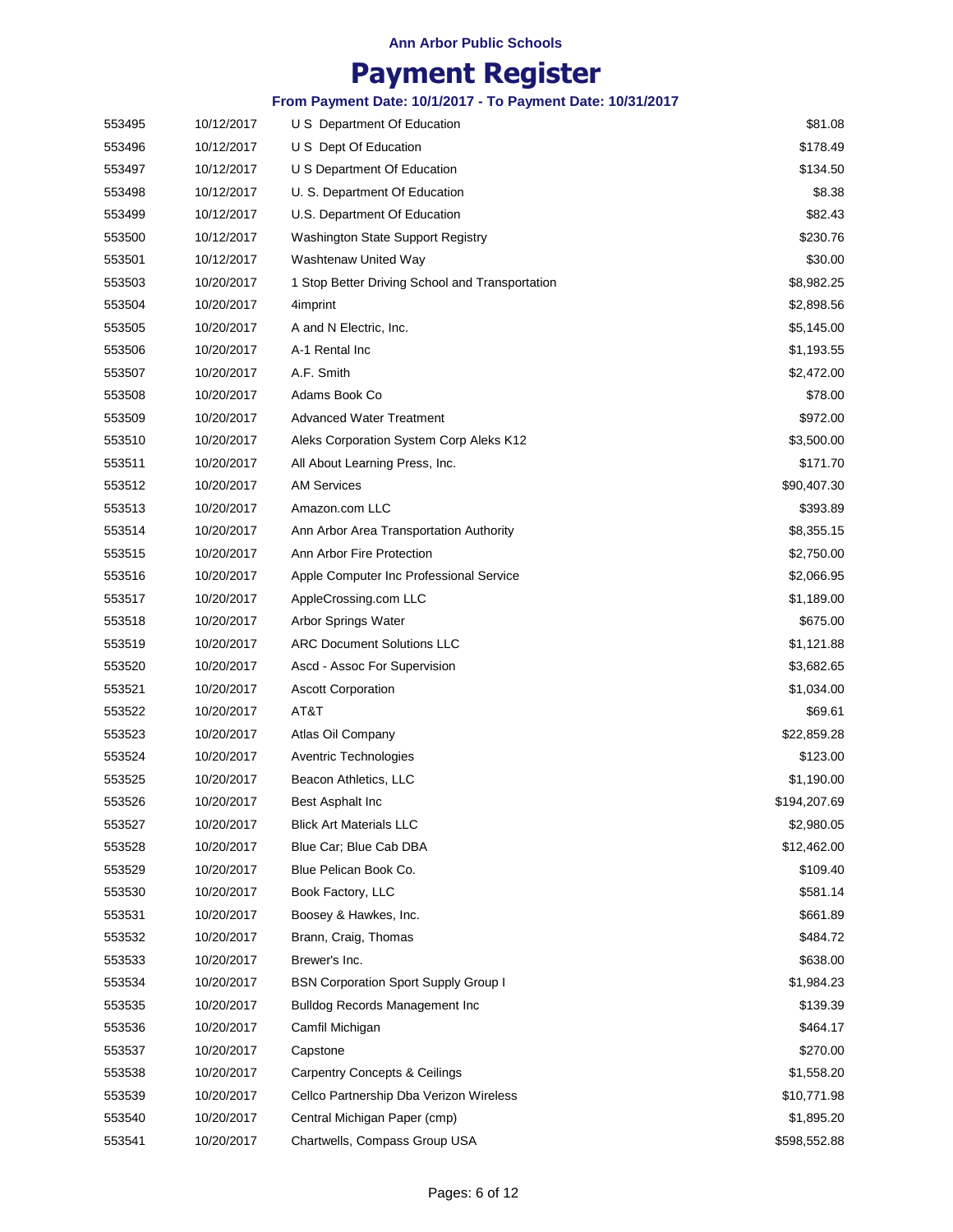## **Payment Register**

| 553542 | 10/20/2017 | Chelsea Flower Shop                             | \$66.00      |
|--------|------------|-------------------------------------------------|--------------|
| 553543 | 10/20/2017 | Cherrydale Farms                                | \$4,714.30   |
| 553544 | 10/20/2017 | <b>Christine Marie Stead</b>                    | \$130.00     |
| 553545 | 10/20/2017 | City Of Ann Arbor Police Dept.                  | \$5,799.68   |
| 553546 | 10/20/2017 | City Of Ann Arbor Treasurer                     | \$67,249.34  |
| 553547 | 10/20/2017 | City Of Ann Arbor Treasurer                     | \$1,332.26   |
| 553548 | 10/20/2017 | City Of Ann Arbor Treasurer                     | \$250.00     |
| 553549 | 10/20/2017 | Clark Hill Plc Attorneys At Law                 | \$294.00     |
| 553550 | 10/20/2017 | <b>CMYK</b> Imperial Printing                   | \$5,252.50   |
| 553551 | 10/20/2017 | Colman Wolf Supply                              | \$1,423.24   |
| 553552 | 10/20/2017 | <b>Complete Production System Inc</b>           | \$520.00     |
| 553553 | 10/20/2017 | <b>Concord Electric Supply</b>                  | \$248.48     |
| 553554 | 10/20/2017 | Covert, Kimberly, Cundiff                       | \$1,600.00   |
| 553555 | 10/20/2017 | <b>Crawford Door Sales</b>                      | \$324.00     |
| 553556 | 10/20/2017 | Culligan of AnnArbor/Detroit                    | \$153.99     |
| 553557 | 10/20/2017 | Customink                                       | \$510.50     |
| 553558 | 10/20/2017 | Darby Ready Mix-Dundee, LLC                     | \$832.00     |
| 553559 | 10/20/2017 | DBA International Laminating                    | \$236.83     |
| 553560 | 10/20/2017 | Demco Inc                                       | \$173.24     |
| 553561 | 10/20/2017 | Des Moines Stamp Mfg Perma Hand Stamp Div       | \$108.70     |
| 553562 | 10/20/2017 | Detroit Edison Or Dte Energy                    | \$32,955.23  |
| 553563 | 10/20/2017 | Devall Design Ltd Csinc                         | \$520.00     |
| 553564 | 10/20/2017 | Dollar Bill Copying                             | \$13,422.37  |
| 553565 | 10/20/2017 | Dr. Jeanice K. Swift                            | \$424.53     |
| 553566 | 10/20/2017 | Dte Energy                                      | \$272.30     |
| 553567 | 10/20/2017 | Dte Energy                                      | \$24,126.54  |
| 553568 | 10/20/2017 | Durham School Services LP                       | \$706,339.73 |
| 553569 | 10/20/2017 | <b>EAI Education</b>                            | \$227.50     |
| 553570 | 10/20/2017 | Educational Visions Alliance Inc                | \$2,250.00   |
| 553571 | 10/20/2017 | EMU                                             | \$2,500.00   |
| 553572 | 10/20/2017 | <b>EMU Cashiers Office Student Business Ser</b> | \$4,235.00   |
| 553573 | 10/20/2017 | <b>EMU Convocation Center</b>                   | \$6,000.00   |
| 553574 | 10/20/2017 | Enterprise Rent-A-Car                           | \$5,816.48   |
| 553575 | 10/20/2017 | Environmental Testing & Consulting, Inc.        | \$685.00     |
| 553576 | 10/20/2017 | <b>Federal Express Corporation</b>              | \$25.46      |
| 553577 | 10/20/2017 | Ferguson Enterprises, Inc.                      | \$8,943.46   |
| 553578 | 10/20/2017 | Fingerle Lumber Co                              | \$2,074.73   |
| 553579 | 10/20/2017 | Flipside Art Studio, LLC                        | \$313.79     |
| 553580 | 10/20/2017 | Follett School Solutions, Inc.                  | \$539.08     |
| 553581 | 10/20/2017 | <b>Follett School Solutions, Inc.</b>           | \$497.25     |
| 553582 | 10/20/2017 | Follett School Solutions, Inc.                  | \$331.20     |
| 553583 | 10/20/2017 | <b>Frye Printing Company</b>                    | \$1,368.00   |
| 553584 | 10/20/2017 | Gaynor, Jeffrey, T                              | \$130.00     |
| 553585 | 10/20/2017 | <b>GBC National Service</b>                     | \$299.87     |
| 553586 | 10/20/2017 | GCA Education Services, Inc                     | \$467,345.45 |
| 553587 | 10/20/2017 | Gear for Sports, Inc (GFSI)                     | \$462.09     |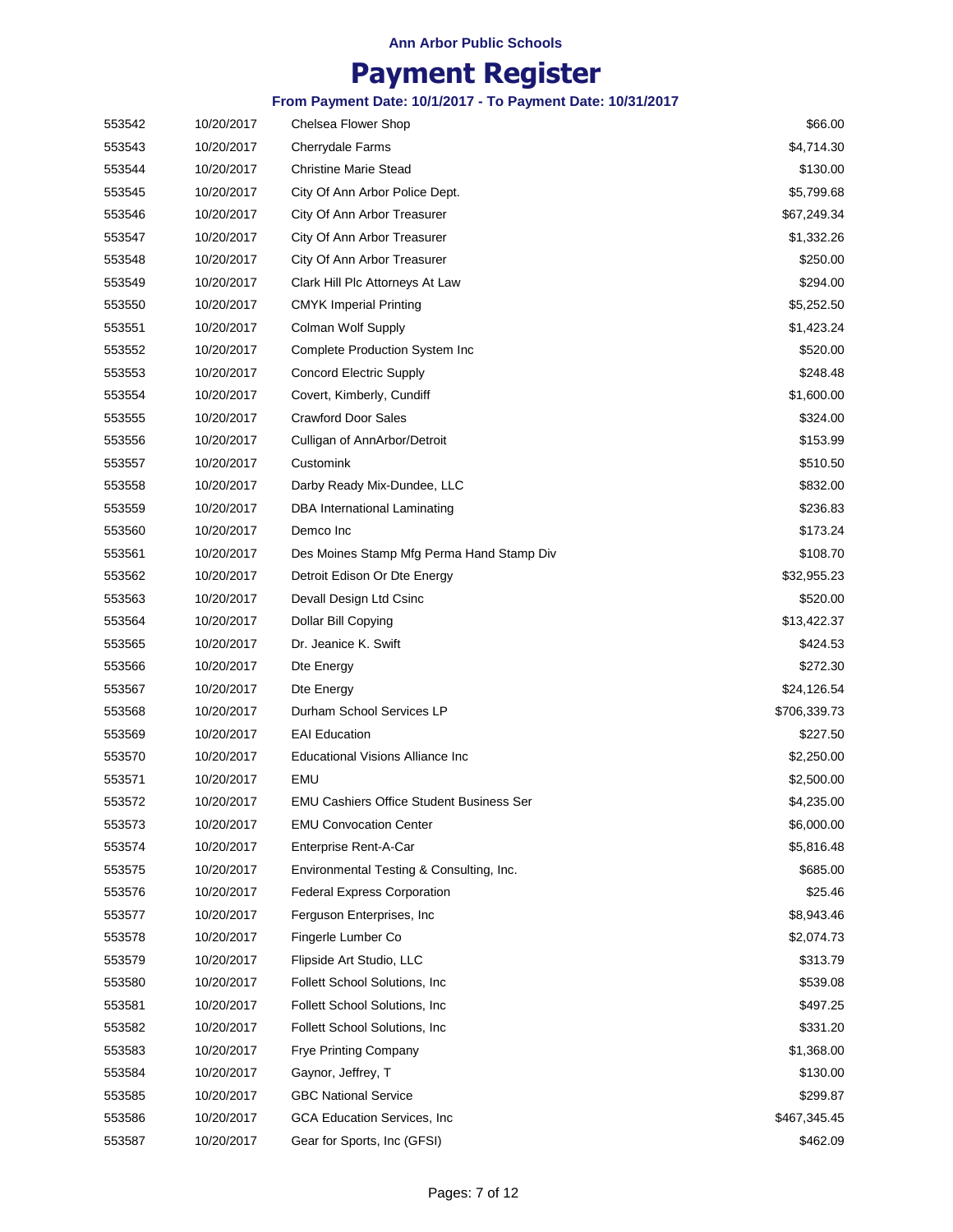## **Payment Register**

| 553588 | 10/20/2017 | General Painting Comapny LLC                      | \$3,450.00   |
|--------|------------|---------------------------------------------------|--------------|
| 553589 | 10/20/2017 | Global Equipment Company, Inc.                    | \$3,969.92   |
| 553590 | 10/20/2017 | Gordon Food Service                               | \$4,667.93   |
| 553591 | 10/20/2017 | Goyette Mechanical Co                             | \$186,219.84 |
| 553592 | 10/20/2017 | Great Lakes Environmental Service, Inc.           | \$31,016.08  |
| 553593 | 10/20/2017 | Harper Electric Inc.                              | \$18,780.00  |
| 553594 | 10/20/2017 | <b>Heaney General Contracting</b>                 | \$614.46     |
| 553595 | 10/20/2017 | Heinemann Greenwood Publishing                    | \$3,723.44   |
| 553596 | 10/20/2017 | Herff-Jones                                       | \$145.60     |
| 553597 | 10/20/2017 | <b>Herkimer Radio Service</b>                     | \$3,095.00   |
| 553598 | 10/20/2017 | Hewitt's Music, Inc.                              | \$2,003.75   |
| 553599 | 10/20/2017 | Heydlauff's Inc.                                  | \$389.95     |
| 553600 | 10/20/2017 | Houghton Mifflin Harcourt                         | \$6,415.29   |
| 553601 | 10/20/2017 | Huron Sign Company                                | \$4,984.00   |
| 553602 | 10/20/2017 | IDN-Hardware Sales Inc.                           | \$52,934.00  |
| 553603 | 10/20/2017 | Impact Printing Services, Llc                     | \$457.04     |
| 553604 | 10/20/2017 | Impressive Promotional Products Llc               | \$62.35      |
| 553605 | 10/20/2017 | Insectech                                         | \$3,942.00   |
| 553606 | 10/20/2017 | <b>INTEGRITY MARKETING PRODUCTS</b>               | \$1,116.25   |
| 553607 | 10/20/2017 | Interlochen Center For The Arts                   | \$47,977.94  |
| 553608 | 10/20/2017 | Intrastate Distributors, Inc.                     | \$632.49     |
| 553609 | 10/20/2017 | IXL Learning, Inc.                                | \$3,062.00   |
| 553610 | 10/20/2017 | J W Pepper & Sons, Inc.                           | \$70.50      |
| 553611 | 10/20/2017 | James Lee Michaels Dba Avery Systems An           | \$9,751.00   |
| 553612 | 10/20/2017 | Jamie Roc Platt                                   | \$529.23     |
| 553613 | 10/20/2017 | <b>JMAM Solutions, LLC</b>                        | \$46.50      |
| 553614 | 10/20/2017 | Johnson Controls Inc                              | \$5,507.70   |
| 553615 | 10/20/2017 | Julia Rosenwald Hathaway                          | \$193.74     |
| 553616 | 10/20/2017 | Kelly-Shaieb, Jessica, Leigh                      | \$130.00     |
| 553617 | 10/20/2017 | Kone Incorporated                                 | \$967.43     |
| 553618 | 10/20/2017 | Konica Minolta Business Solutions                 | \$580.19     |
| 553619 | 10/20/2017 | Lakeshore Learning Materials                      | \$1,781.69   |
| 553620 | 10/20/2017 | Let's Go Transportation Services                  | \$9,336.25   |
| 553621 | 10/20/2017 | Lodi Township                                     | \$2,825.00   |
| 553622 | 10/20/2017 | Lowe's Home Centers, Inc.                         | \$538.97     |
| 553623 | 10/20/2017 | Macprofessionals Inc.                             | \$8,500.00   |
| 553624 | 10/20/2017 | Maddin, Hauser, Wartell, Roth, And Heller, P C, S | \$170.10     |
| 553625 | 10/20/2017 | Margaret G. Lubahn                                | \$195.00     |
| 553626 | 10/20/2017 | Mariko Chiba Mackie                               | \$900.00     |
| 553627 | 10/20/2017 | Massp                                             | \$1,216.00   |
| 553628 | 10/20/2017 | Master Teacher, The                               | \$148.60     |
| 553629 | 10/20/2017 | Mcgraw-Hill School Education                      | \$2,369.24   |
| 553630 | 10/20/2017 | Mcnaughton-Mckay Electric                         | \$70.70      |
| 553631 | 10/20/2017 | Medco Supply Co (lockbox) Or Masune & Surgical S  | \$112.65     |
| 553632 | 10/20/2017 | Medicolegal Services LLC                          | \$75.00      |
| 553633 | 10/20/2017 | Meridian Winds LLC                                | \$493.00     |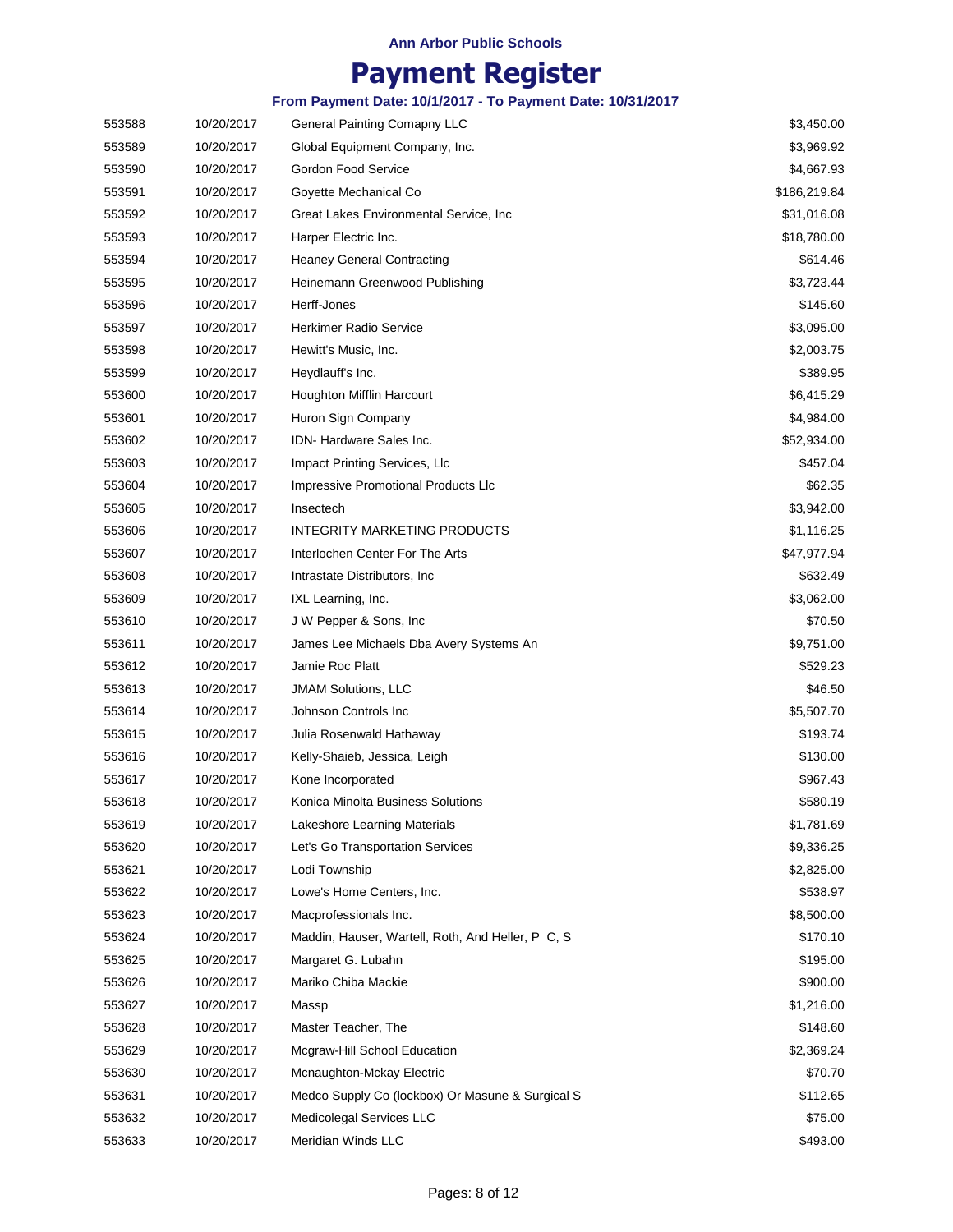### **Payment Register**

| 553634 | 10/20/2017 | Message Movers Periodical Label Div              | \$8.36      |
|--------|------------|--------------------------------------------------|-------------|
| 553635 | 10/20/2017 | <b>Metro Waste Service</b>                       | \$1,451.35  |
| 553636 | 10/20/2017 | Mi Interscholastic Athletic Administration Assoc | \$265.00    |
| 553637 | 10/20/2017 | Michigan Assn Of School Boards                   | \$430.00    |
| 553638 | 10/20/2017 | Michigan Elem. Middle School Principals Assoc.   | \$555.00    |
| 553639 | 10/20/2017 | Michigan Event Parking, LLC                      | \$19,212.32 |
| 553640 | 10/20/2017 | Michigan Power Rodding Inc                       | \$4,174.00  |
| 553641 | 10/20/2017 | Michigan Science Olympiad                        | \$305.00    |
| 553642 | 10/20/2017 | Midwestern Consulting Inc-Mci                    | \$1,553.00  |
| 553643 | 10/20/2017 | Mitchell, Harmony, Tynisha                       | \$130.00    |
| 553644 | 10/20/2017 | Music In Motion                                  | \$95.90     |
| 553645 | 10/20/2017 | Music Products Inc Groth Music                   | \$255.80    |
| 553646 | 10/20/2017 | <b>Musical Resources</b>                         | \$39.69     |
| 553647 | 10/20/2017 | National Council of Teachers of Mathematics      | \$1,507.16  |
| 553648 | 10/20/2017 | Neff Company                                     | \$3,223.88  |
| 553649 | 10/20/2017 | Norcostco                                        | \$387.30    |
| 553650 | 10/20/2017 | NTG Enterprises, Inc.                            | \$59,528.00 |
| 553651 | 10/20/2017 | NUCO <sub>2</sub> Inc                            | \$293.86    |
| 553652 | 10/20/2017 | Office Depot                                     | \$13,887.68 |
| 553653 | 10/20/2017 | Pasco Scientific                                 | \$1,671.00  |
| 553654 | 10/20/2017 | Patricia Ashford Manley                          | \$130.00    |
| 553655 | 10/20/2017 | Pioneer Athletic Booster Club                    | \$5,087.50  |
| 553656 | 10/20/2017 | <b>Pitney Bowes</b>                              | \$457.80    |
| 553657 | 10/20/2017 | <b>Pittsfield Charter Township</b>               | \$100.54    |
| 553658 | 10/20/2017 | <b>Print Tech</b>                                | \$543.94    |
| 553659 | 10/20/2017 | Project Lead The Way, Inc.                       | \$16,800.88 |
| 553660 | 10/20/2017 | <b>Quill Corporation</b>                         | \$10,974.10 |
| 553661 | 10/20/2017 | R L Deppmann Co                                  | \$2,798.00  |
| 553662 | 10/20/2017 | Rehmann                                          | \$19,843.75 |
| 553663 | 10/20/2017 | <b>Resolute Educational Solutions</b>            | \$4,875.00  |
| 553664 | 10/20/2017 | <b>Resolute Protections Specialists</b>          | \$1,384.00  |
| 553665 | 10/20/2017 | Revel and Roll                                   | \$372.90    |
| 553666 | 10/20/2017 | Richard E. Kroopnick, PLC                        | \$5,467.50  |
| 553667 | 10/20/2017 | Riddell/All American Sports                      | \$1,613.45  |
| 553668 | 10/20/2017 | Rio Grande                                       | \$954.29    |
| 553669 | 10/20/2017 | Ri Landau Partners                               | \$512.50    |
| 553670 | 10/20/2017 | Roberts and Limbrick Enterprises, LLC            | \$600.00    |
| 553671 | 10/20/2017 | Rosetta Stone Ltd                                | \$10,925.00 |
| 553672 | 10/20/2017 | <b>Rovin Ceramics</b>                            | \$4,684.41  |
| 553673 | 10/20/2017 | Rydin Decal                                      | \$220.48    |
| 553674 | 10/20/2017 | S & S Worldwide Inc                              | \$55.99     |
| 553675 | 10/20/2017 | Safety Kleen                                     | \$1,029.06  |
| 553676 | 10/20/2017 | Safety Systems, Inc.                             | \$4,041.03  |
| 553677 | 10/20/2017 | Sax Arts And Crafts                              | \$988.65    |
| 553678 | 10/20/2017 | Schedule Star                                    | \$495.00    |
| 553679 | 10/20/2017 | Scholastic Inc                                   | \$163.49    |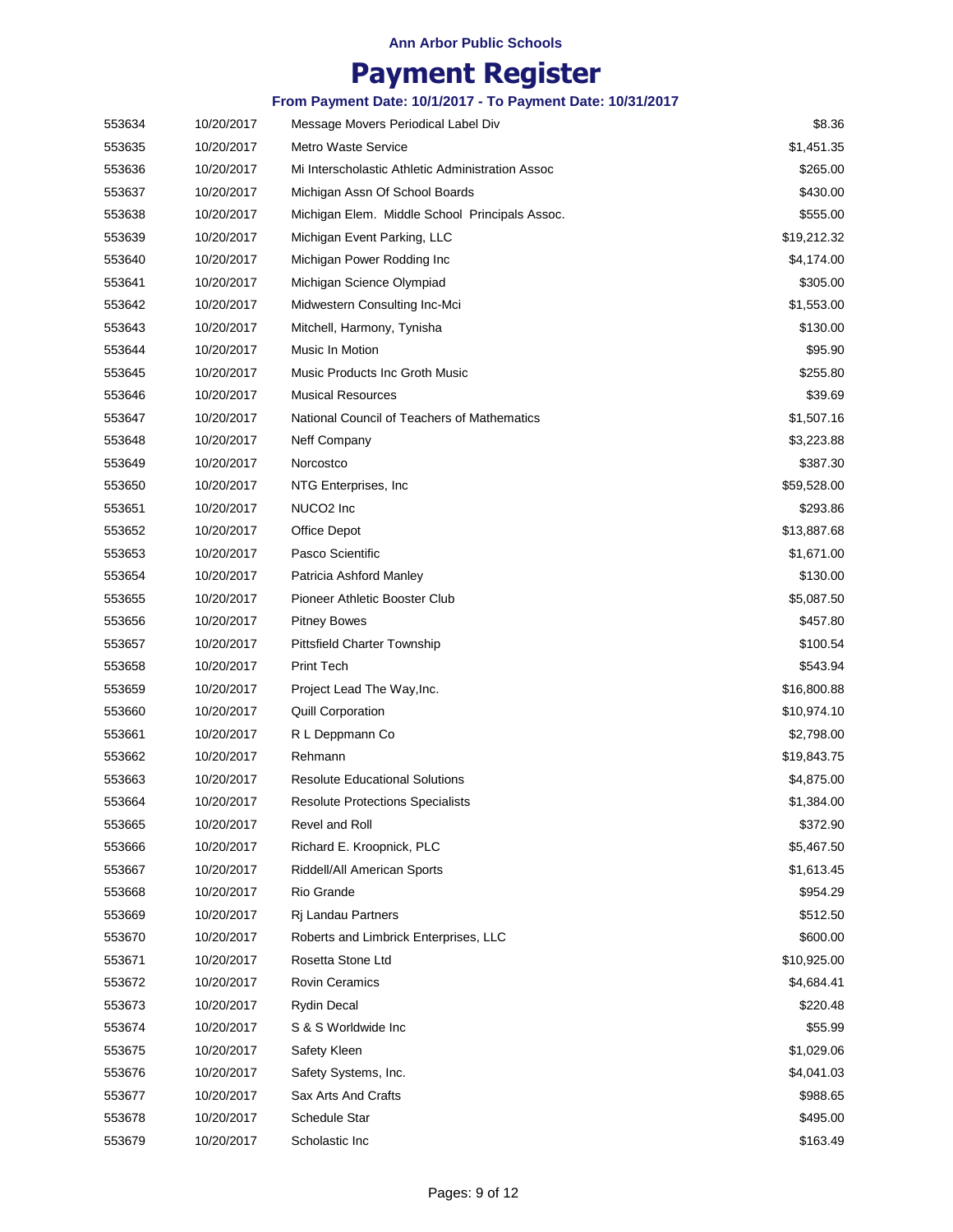## **Payment Register**

| 553680 | 10/20/2017 | Scholastic Inc                                    | \$830.83    |
|--------|------------|---------------------------------------------------|-------------|
| 553681 | 10/20/2017 | School Health Corporation                         | \$1,071.20  |
| 553682 | 10/20/2017 | School Specialty Inc *                            | \$3,347.26  |
| 553683 | 10/20/2017 | Screenline, Llc                                   | \$975.00    |
| 553684 | 10/20/2017 | Sensory Goods LLC                                 | \$276.17    |
| 553685 | 10/20/2017 | Service Electric Supply Inc                       | \$707.15    |
| 553686 | 10/20/2017 | Shamrock Floor Inc                                | \$13,001.58 |
| 553687 | 10/20/2017 | <b>Shar Products Co</b>                           | \$492.14    |
| 553688 | 10/20/2017 | Signs By Tomorrow                                 | \$239.00    |
| 553689 | 10/20/2017 | Simone Danyiell Lightfoot                         | \$130.00    |
| 553690 | 10/20/2017 | SISS Petty Cash or Elaine Brown                   | \$400.00    |
| 553691 | 10/20/2017 | <b>SJS Educational Solutions</b>                  | \$5,250.00  |
| 553692 | 10/20/2017 | Sound Planning Communications Inc                 | \$330.00    |
| 553693 | 10/20/2017 | Southpaw Enterprises Inc                          | \$184.68    |
| 553694 | 10/20/2017 | SP Designs & Manufacturing Inc                    | \$10,449.68 |
| 553695 | 10/20/2017 | Stadium Hardware                                  | \$115.78    |
| 553696 | 10/20/2017 | Staples Advantage                                 | \$227.73    |
| 553697 | 10/20/2017 | <b>Star Flooring Corporation</b>                  | \$56,450.00 |
| 553698 | 10/20/2017 | State Of Mi Dept Of Labor & Economic Growth       | \$3,485.00  |
| 553699 | 10/20/2017 | State Of Michigan Labor And Economic G            | \$1,030.00  |
| 553700 | 10/20/2017 | Steve's Custom Signs, Inc.                        | \$2,020.50  |
| 553701 | 10/20/2017 | Stevens Disposal & Recycling Services Inc         | \$105.00    |
| 553702 | 10/20/2017 | Still Mountain Buddhist Meditation Center         | \$502.36    |
| 553703 | 10/20/2017 | Stone & Dirt                                      | \$760.00    |
| 553704 | 10/20/2017 | <b>Superior Text</b>                              | \$1,691.05  |
| 553705 | 10/20/2017 | Susan Eunice Baskett                              | \$130.00    |
| 553706 | 10/20/2017 | Swan, Kathleen                                    | \$6,000.00  |
| 553707 | 10/20/2017 | <b>Talx Corporation Talx Ucexpress</b>            | \$2,185.46  |
| 553708 | 10/20/2017 | Taurus Innovations, LLC.                          | \$3,200.00  |
| 553709 | 10/20/2017 | TELETECH, INC.                                    | \$337.39    |
| 553710 | 10/20/2017 | The Adventure Park at West Bloomfield, LLC        | \$1,475.00  |
| 553711 | 10/20/2017 | The Chancellor, Masters & Scholars Univ of Oxford | \$23,872.65 |
| 553712 | 10/20/2017 | The College Board                                 | \$400.00    |
| 553713 | 10/20/2017 | The College Board                                 | \$400.00    |
| 553714 | 10/20/2017 | The Creature Conservancy                          | \$525.00    |
| 553715 | 10/20/2017 | The DataCom Group, Inc.                           | \$4,230.00  |
| 553716 | 10/20/2017 | The Heaney Group                                  | \$500.00    |
| 553717 | 10/20/2017 | The Regents Of the Univ of Mich                   | \$950.00    |
| 553718 | 10/20/2017 | The University of Michigan                        | \$1,425.00  |
| 553719 | 10/20/2017 | <b>Thompson Flowers</b>                           | \$190.00    |
| 553720 | 10/20/2017 | TIs Productions, Inc.                             | \$225.72    |
| 553721 | 10/20/2017 | Toby's Instrument Shop                            | \$130.00    |
| 553722 | 10/20/2017 | Today's Classroom Llc                             | \$327.20    |
| 553723 | 10/20/2017 | Toledo P E Supply Co                              | \$92.24     |
| 553724 | 10/20/2017 | Toshiba Business Solutions Michigan               | \$6,831.10  |
| 553725 | 10/20/2017 | Total Armored Car Service Inc                     | \$335.88    |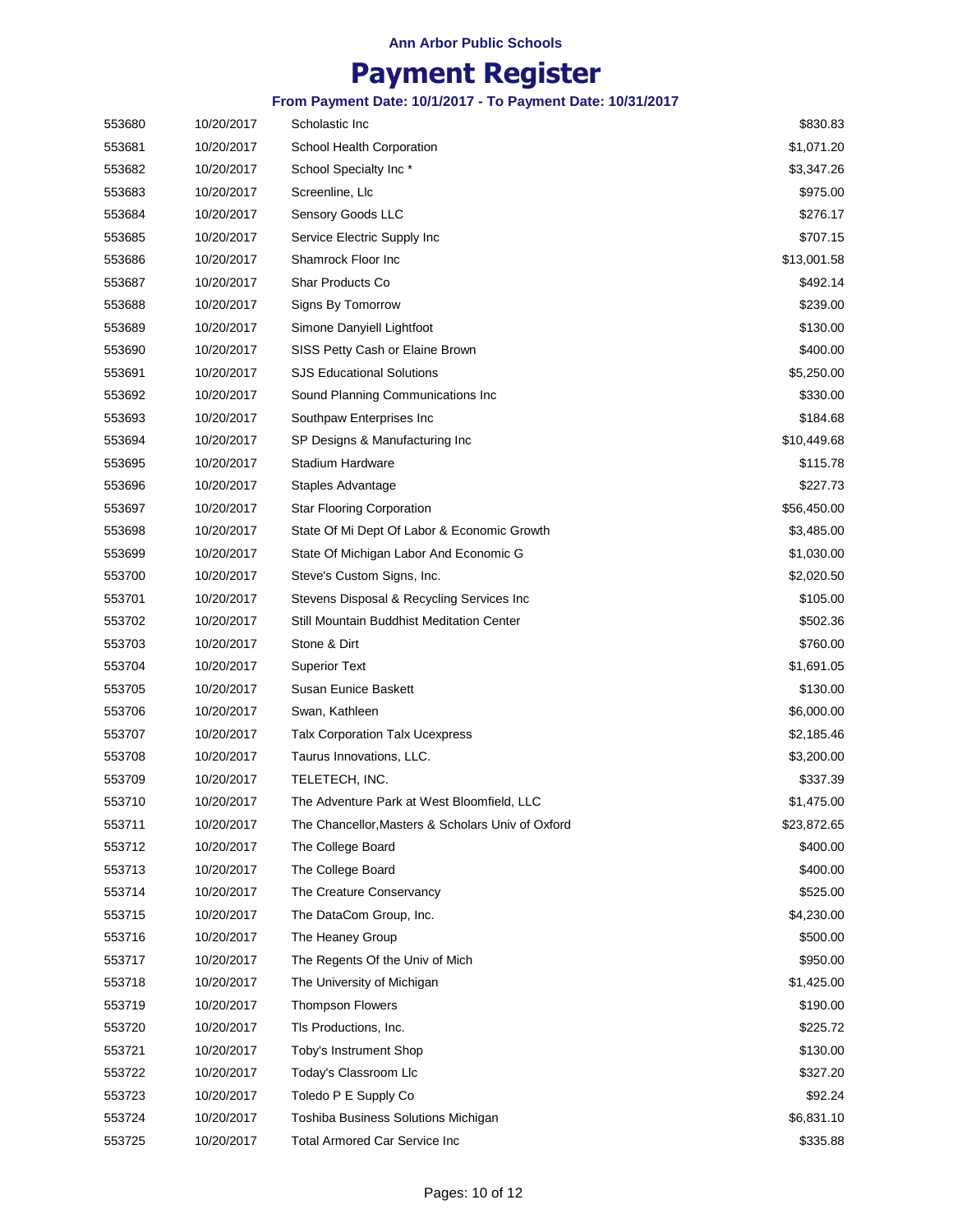### **Payment Register**

| 553726 | 10/20/2017 | U Of M Office Of Financial Aid Schl        | \$11,495.00    |
|--------|------------|--------------------------------------------|----------------|
| 553727 | 10/20/2017 | UA 190-IBEW 252, LLC                       | \$150.00       |
| 553728 | 10/20/2017 | <b>Underground Printing</b>                | \$300.00       |
| 553729 | 10/20/2017 | Unit Packaging                             | \$1,415.71     |
| 553730 | 10/20/2017 | <b>University Musical Society</b>          | \$540.00       |
| 553731 | 10/20/2017 | US Foods, Inc.                             | \$122.82       |
| 553732 | 10/20/2017 | Vibbart, James, W.                         | \$6,597.15     |
| 553733 | 10/20/2017 | Video And Internet Stuff, Llc              | \$2,095.00     |
| 553734 | 10/20/2017 | W.J.O'Neil Company                         | \$92,641.80    |
| 553735 | 10/20/2017 | Walsworth Publishing Company               | \$5,237.20     |
| 553736 | 10/20/2017 | <b>Washtenaw Communications</b>            | \$1,474.73     |
| 553737 | 10/20/2017 | <b>Washtenaw Community College</b>         | \$14,162.00    |
| 553738 | 10/20/2017 | Washtenaw Glass Co                         | \$1,197.71     |
| 553739 | 10/20/2017 | Washtenaw Intermediate School District     | \$100.00       |
| 553740 | 10/20/2017 | What Is It This Week?                      | \$3,496.20     |
| 553741 | 10/20/2017 | Windstream                                 | \$6,979.82     |
| 553742 | 10/20/2017 | <b>WT Cox Information Services</b>         | \$519.14       |
| 553743 | 10/20/2017 | Bertoni, Susan                             | \$159.00       |
| 553744 | 10/20/2017 | Chen, Xiangrong                            | \$89.00        |
| 553745 | 10/20/2017 | Cosey, Jennifer                            | \$21.60        |
| 553746 | 10/20/2017 | Draper, Doris                              | \$200.00       |
| 553747 | 10/20/2017 | Flautner, Nori                             | \$90.84        |
| 553748 | 10/20/2017 | Gilbert, Leslie                            | \$79.00        |
| 553749 | 10/20/2017 | Kida, Aiko                                 | \$20.60        |
| 553750 | 10/20/2017 | McCrary, Dion-Yel                          | \$53.69        |
| 553751 | 10/20/2017 | McElmeel, Cory                             | \$1,490.00     |
| 553752 | 10/20/2017 | Mohamed, Hossameldin                       | \$64.00        |
| 553753 | 10/20/2017 | Park, Juwon                                | \$5.00         |
| 553754 | 10/20/2017 | Rau, Sarah                                 | \$89.00        |
| 553755 | 10/20/2017 | Richardson, Alexandria                     | \$200.00       |
| 553756 | 10/20/2017 | Waters, Kathi                              | \$21.50        |
| 553757 | 10/20/2017 | Zweifler, Ruth                             | \$89.00        |
| 553758 | 10/26/2017 | Amaal Ali                                  | \$179.20       |
| 553759 | 10/26/2017 | Asset Acceptance LLC                       | \$192.24       |
| 553760 | 10/26/2017 | Blue Care Network Of Michigan              | \$30,802.00    |
| 553761 | 10/26/2017 | <b>Concord Management LTD</b>              | \$90.21        |
| 553762 | 10/26/2017 | Gatestone & Co. International Inc.         | \$177.87       |
| 553763 | 10/26/2017 | Mea Financial Services Inc Group Term Life | \$4,163.72     |
| 553764 | 10/26/2017 | Messa 370 (COBRA)                          | \$4,642.68     |
| 553765 | 10/26/2017 | Messa 370 (COBRA)                          | \$146.97       |
| 553766 | 10/26/2017 | Messa (370)                                | \$611,948.80   |
| 553767 | 10/26/2017 | Michigan Guaranty Agency                   | \$269.42       |
| 553768 | 10/26/2017 | <b>Pioneer Credit Recovery</b>             | \$297.50       |
| 553769 | 10/26/2017 | Portfolio Recovery Associates, LLC         | \$88.79        |
| 553770 | 10/26/2017 | <b>Priority Health</b>                     | \$1,752,718.69 |
| 553771 | 10/26/2017 | Set-Seg (opt & Gtl)                        | \$748.64       |